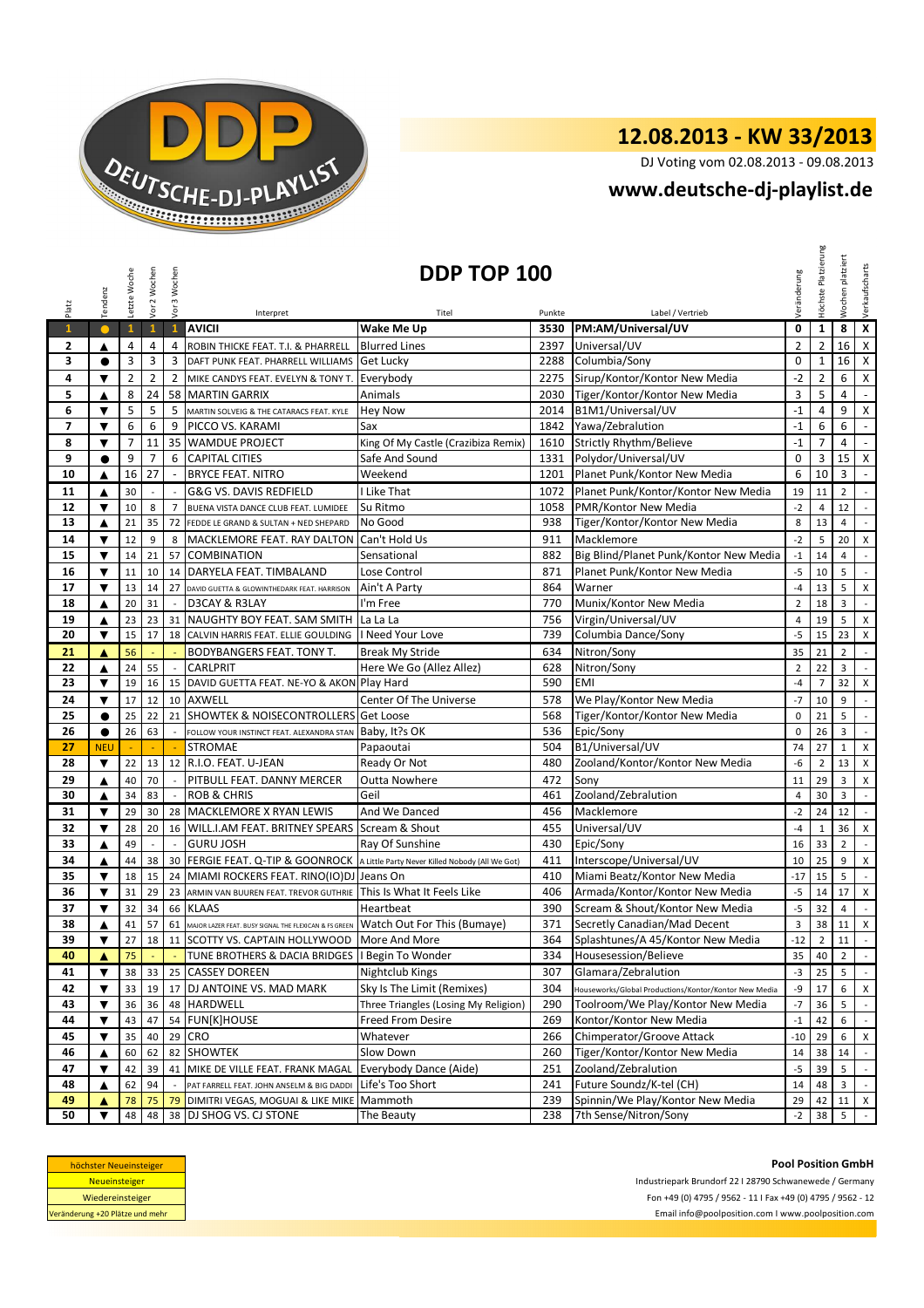

DJ Voting vom 02.08.2013 - 09.08.2013

#### **www.deutsche-dj-playlist.de**

|       | Vor 2 Wochen<br>Vor 3 Wochen<br>DDP TOP 100<br>etzte Woche<br>Tendenz |                                | Veränderung              | Platzierung<br>Höchste     | Wochen platziert                                              | Verkaufscharts                      |                        |                                                       |                |                |                 |                             |
|-------|-----------------------------------------------------------------------|--------------------------------|--------------------------|----------------------------|---------------------------------------------------------------|-------------------------------------|------------------------|-------------------------------------------------------|----------------|----------------|-----------------|-----------------------------|
| Platz |                                                                       |                                |                          |                            | Interpret                                                     | Titel                               | Punkte                 | Label / Vertrieb                                      |                |                |                 |                             |
| 51    | $\blacktriangle$                                                      | 97                             | ÷                        | $\Box$                     | MIAMI ROCKERS VS. TIGER & DRAGON FEAT. CASHPA                 | Never                               | 236                    | Miami Beatz/Kontor New Media                          | 46             | 51             | $\overline{2}$  | $\omega_{\rm c}$            |
| 52    | ▲                                                                     | 80<br>STREAMROCKER FEAT. NYJRA |                          |                            | Never Let You Go                                              | 234                                 | Munix/Kontor New Media | 28                                                    | 52             | $\overline{2}$ | $\sim$          |                             |
| 53    | ▼                                                                     | 45                             | 56                       |                            | 81 SUNLOVERZ                                                  | Summer Of Love 2k13                 | 226                    | Lickin'/Kontor New Media                              | -8             | 45             | $\overline{4}$  | $\sim$                      |
| 54    | <b>NEU</b>                                                            | $\blacksquare$                 | $\overline{\phantom{a}}$ | $\mathbb{Z}$               | KYBOE!                                                        | Colour Shine                        | 222                    | Starshit/Kontor New Media                             | 47             | 54             | $\mathbf{1}$    | $\mathcal{L}_{\mathcal{A}}$ |
| 55    | ▼                                                                     | 39                             | 25                       | 19                         | PULSEDRIVER                                                   | Cambodia                            | 218                    | Aqualoop/Believe                                      | $-16$          | 11             | 10              | $\overline{\phantom{a}}$    |
| 56    | ▼                                                                     | 52                             | 44                       | 32                         | YOLANDA BE COOL FEAT. GURRUMUL A Baru In New York             |                                     | 207                    | B1M1/Universal/UV                                     | $-4$           | 14             | 11              | $\sim$                      |
| 57    | ▲                                                                     | 63                             | 54                       | 56                         | MACKLEMORE FEAT. WANZ                                         | <b>Thrift Shop</b>                  | 204                    | Macklemore                                            | 6              | 6              | 29              | X                           |
| 58    | ▼                                                                     | 54                             | 46                       | 42                         | W&W                                                           | Thunder                             | 199                    | Armada/Kontor/Kontor New Media                        | $-4$           | 30             | 10              | $\sim$                      |
| 59    | ▲                                                                     | 73                             |                          |                            | <b>AK BABE</b>                                                | We Don't Care (Like A Honey Badger) | 196                    | Houseworks/Global Productions/Kontor/Kontor New Media | 14             | 59             | $\overline{2}$  | $\sim$                      |
| 60    | ▼                                                                     | 53                             | 52                       | 36                         | SEBASTIAN INGROSSO, TOMMY TRASH, JOHN MARTIN                  | Reload                              | 195                    | Refune/PM:AM/Zeitgeist/Universal/UV                   | $-7$           | 23             | 9               | $\mathsf{x}$                |
| 61    | $\overline{\mathbf{v}}$                                               | 46                             | 51                       |                            | 52 REMADY & MANU-L                                            | Holidays                            | 193                    | Global Productions/Kontor/Kontor New Media            | $-15$          | 46             | 5               | $\mathbb{R}^{\mathbb{Z}}$   |
| 62    | <b>NEU</b>                                                            |                                |                          |                            | 10AKS                                                         | Where Do We Go                      | 192                    | Warner                                                | 39             | 62             | $\mathbf{1}$    | $\sim$                      |
| 63    | ▼                                                                     | 37                             | 26                       | 26                         | 2ELEMENTS                                                     | Shimmy Shake                        | 191                    | Tiger/Kontor/Kontor New Media                         | $-26$          | 26             | $\overline{7}$  | $\overline{\phantom{a}}$    |
| 64    | <b>NEU</b>                                                            |                                |                          |                            | KLINGANDE                                                     | Jubel                               | 188                    | B1/Universal/UV                                       | 37             | 64             | $\mathbf{1}$    | $\sim$                      |
| 65    | <b>NEU</b>                                                            | u,                             | ÷,                       | ÷,                         | <b>NIELS VAN GOGH</b>                                         | Pornstar                            | 186                    | Planet Punk/Kontor New Media                          | 36             | 65             | $\mathbf{1}$    | $\mathcal{L}_{\mathcal{A}}$ |
| 66    | $\blacktriangledown$                                                  | 55                             | 53                       | 47                         | STEVE AOKI & CHRIS LAKE & TUJAMO                              | <b>Boneless</b>                     | 184                    | Ultra                                                 | $-11$          | 47             | 6               | $\overline{\phantom{a}}$    |
| 67    | ▲                                                                     | 77                             | 74                       |                            | <b>BRUNO MARS</b>                                             | Treasure                            | 182                    | Atlantic/Warner                                       | 10             | 59             | 5               | $\mathsf{X}$                |
| 68    | <b>NEU</b>                                                            |                                |                          | ÷,                         | <b>SEAN LOWE</b>                                              | Hands Up                            | 180                    | Whitelabel                                            | 33             | 68             | $\mathbf{1}$    | $\mathcal{L}$               |
| 69    | $\blacktriangle$                                                      | 94                             |                          |                            | SPANKOX FEAT. YUNNA                                           | Makaroni                            | 178                    | Warner                                                | 25             | 69             | $\overline{2}$  | $\sim$                      |
| 70    | ▼                                                                     | 50                             | 45                       | 62                         | AMFREE FEAT. ZIYA                                             | Let Go                              | 172                    | Kontor/Kontor New Media                               | $-20$          | 45             | 5               | $\sim$                      |
| 71    | ▲                                                                     | 82                             |                          |                            | <b>RYAN STREET</b>                                            | Lights Go Down                      | 170                    | Big Beef!/Tough Stuff!/Kontor New Media               | 11             | 71             | $\overline{2}$  | $\sim$                      |
| 72    | <b>NEU</b>                                                            | u                              | ÷                        |                            | RICO BERNASCONI & TOM BOW FEAT. ROX                           | My Love                             | 168                    | Starshit/Kontor New Media                             | 29             | 72             | $\mathbf{1}$    | $\mathcal{L}_{\mathcal{A}}$ |
| 73    | $\blacktriangledown$                                                  | 61                             | 67                       | 51                         | DARIUS & FINLAY FEAT. MR. SHAMMI                              | Summer Is Here                      | 166                    | Trak/Nitron/Sony                                      | $-12$          | 37             | $7\overline{ }$ | $\sim$                      |
| 74    | <b>NEU</b>                                                            |                                | ÷                        | ÷.                         | DJ OSTKURVE FEAT. BIG DADDI, KANE & ENZO                      | Ti Amo 2k13                         | 162                    | A 45/Kontor New Media                                 | 27             | 74             | $\mathbf{1}$    | $\sim$                      |
| 75    | <b>NEU</b>                                                            |                                |                          |                            | <b>GROOVEBIRDS</b>                                            | Yo Soy Indio                        | 160                    | Whitelabel                                            | 26             | 75             | $\mathbf{1}$    | $\sim$                      |
| 76    | ▲                                                                     | 87                             | $\overline{\phantom{a}}$ |                            | <b>TOM PULSE</b>                                              | Turn Me On                          | 149                    | Clubtronics/Edel                                      | 11             | 41             | $\overline{7}$  | $\sim$                      |
| 77    | ▼                                                                     | 67                             | 37                       | 22                         | <b>BODYBANGERS FEAT. TONY T.</b>                              | Breaking The Ice                    | 146                    | Nitron/Sony                                           | $-10$          | 16             | $\overline{7}$  | $\sim$                      |
| 78    | ▲                                                                     | 85                             |                          |                            | JESSIE J FEAT. DIZZEE RASCAL & BIG SEAN                       | Wild                                | 144                    | Universal/UV                                          | $\overline{7}$ | 78             | $\overline{2}$  | $\times$                    |
| 79    | ▼                                                                     | 51                             | 66                       | 80                         | <b>GOLDEN CIRCLE</b>                                          | Ibiza Forever                       | 136                    | Future Soundz/K-tel (CH)                              | $-28$          | 51             | $\overline{4}$  | $\mathcal{L}^{\pm}$         |
| 80    | <b>NEU</b>                                                            |                                |                          |                            | TJR                                                           | What's Up Suckaz                    | 134                    | <b>Rising</b>                                         | 21             | 80             | $\mathbf{1}$    | $\sim$                      |
| 81    | $\blacktriangledown$                                                  | 66                             | 61                       | 50                         | <b>NATURE ONE INC.</b>                                        | A Time To Shine                     | 132                    | Kontor/Kontor New Media                               | $-15$          | 50             | 5               | $\mathbb{R}^2$              |
| 82    | $\blacktriangledown$                                                  | 58                             | 65                       | 97                         | MARC VAN LINDEN & CHRIS AVEDON                                | Insane                              | 130                    | Superfreax/Kontor/Kontor New Media                    | -24            | 58             | $\overline{4}$  | $\sim$                      |
| 83    | <b>NEU</b>                                                            |                                |                          |                            | SASHA LOPEZ FEAT. TONY T. & BIG ALI                           | <b>Beautiful Life</b>               | 128                    | Nitron/Sony                                           | 18             | 83             | $\mathbf{1}$    | $\mathcal{L}_{\mathcal{A}}$ |
| 84    | ▼                                                                     | 81                             | 60                       | 55                         | JENNIFER LOPEZ FEAT. PITBULL                                  | Live It Up                          | 127                    | Capitol/Universal/UV                                  | $-3$           | 32             | 12              | $\mathsf X$                 |
| 85    | ▲                                                                     | 91                             |                          |                            | MAJOR LAZER FEAT. TYGA, BRUNO MARS & MYSTIC                   | <b>Bubble Butt</b>                  | 126                    | Warner                                                | 6              | 85             | $\overline{2}$  | $\sim$                      |
| 86    | <b>NEU</b>                                                            | ÷,                             | ÷,                       | ×.                         | KAT KRAZY FEAT. ELKKA                                         | Siren                               | 124                    | Katnip/Armada/Kontor/Kontor New Media                 | 15             | 86             | $\mathbf{1}$    | $\mathcal{L}^{\mathcal{A}}$ |
| 87    | ▲                                                                     | 99                             | 76                       |                            | 53 MD ELECTRO & ERIC FLOW                                     | One Girl                            | 123                    | Munix/Kontor New Media                                | 12             | 27             | 8               | $\sim$                      |
| 88    | <b>NEU</b>                                                            | $\mathbb{Z}^2$                 | $\mathbb{Z}$             | $\mathcal{L}_{\mathbf{m}}$ | DADDY'S GROOVE & CRYOGENIX                                    | Tilt                                | 122                    | Tiger/Kontor/Kontor New Media                         | 13             | 88             | $\mathbf{1}$    | $\sim$                      |
| 89    | $\blacktriangledown$                                                  |                                |                          |                            | 59 28 13 G&G VS. DAVE DARELL FEAT. ROBIN BENGTSSON Paper Cuts |                                     |                        | 121 Big Blind/Planet Punk/Kontor New Media -30 10     |                |                | $9 -$           |                             |
| 90    | <b>RE</b>                                                             |                                |                          |                            | ARASH FEAT. SEAN PAUL                                         | She Makes Me Go                     | 120                    | B1/Universal/UV                                       | 61             | $\mathbf{1}$   | 29              | $\mathsf{X}$                |
| 91    | ▼                                                                     | 83                             | 85                       |                            | 67 FRIDA GOLD                                                 | Liebe Ist Meine Rebellion           | 119                    | Warner                                                | -8             | 32             | 16 X            |                             |
| 92    | ▼                                                                     | 64                             | 58                       |                            | 86 FEDERICO SCAVO                                             | <b>Funky Nassau</b>                 | 118                    | Tiger/Kontor/Kontor New Media                         | -28            | 58             | 5               | $\sim$                      |
| 93    | ▼                                                                     | 57                             | 43                       |                            | 33 PLASTIK FUNK & KURD MAVERICK Blue Monday                   |                                     | 116                    | Tiger/Kontor/Kontor New Media                         | -36            | 31             | 6               | $\sim$                      |
| 94    | $\blacktriangledown$                                                  | 79                             | 49                       | 45                         | MICHAEL MIND PROJECT FEAT. TOME & RAGHAV                      | One More Round                      | 115                    | Kontor/Kontor New Media                               | $-15$          | 45             | 6               | X                           |
| 95    | ▼                                                                     | 47                             | 91                       |                            | PAUL OAKENFOLD FEAT. AUSTIN BIS                               | Who Do You Love                     | 113                    | Armada/Kontor/Kontor New Media                        | -48            | 47             | 3               | $\sim$                      |
| 96    | <b>NEU</b>                                                            |                                |                          |                            | <b>BASTILLE</b>                                               | Pompeii                             | 112                    | Virgin/EMI                                            | 5              | 96             | $\mathbf{1}$    | $\mathsf{X}$                |
| 97    | <b>NEU</b>                                                            | ÷                              | ÷.                       | ÷,                         | ADELÉN                                                        | Bombo                               | 110                    | Epic/Sony                                             | 4              | 97             | 1               | $\sim$                      |
| 98    | <b>NEU</b>                                                            |                                | $\equiv$                 |                            | MR.DA-NOS                                                     | Rhythm Of The Night                 | 108                    | Planet Punk/Kontor New Media                          | 3              | 98             | $\mathbf{1}$    | $\sim$                      |
| 99    | <b>NEU</b>                                                            |                                |                          |                            | ARNOLD PALMER                                                 | On My Way                           | 106                    | Central Stage/Kontor New Media                        | $\overline{2}$ | 99             | $\mathbf{1}$    | $\sim$                      |
| 100   | ▼                                                                     | 84                             | 50                       | 43                         | <b>DJ ANTOINE</b>                                             | Bella Vita                          | 104                    | Houseworks/Global Productions/Kontor/Kontor New Media | $-16$          | 1              | 28 X            |                             |

| höchster Neueinsteiger          |  |  |  |  |  |  |  |
|---------------------------------|--|--|--|--|--|--|--|
| <b>Neueinsteiger</b>            |  |  |  |  |  |  |  |
| Wiedereinsteiger                |  |  |  |  |  |  |  |
| Veränderung +20 Plätze und mehr |  |  |  |  |  |  |  |

Email info@poolposition.com I www.poolposition.com **Pool Position GmbH** Industriepark Brundorf 22 I 28790 Schwanewede / Germany Fon +49 (0) 4795 / 9562 - 11 I Fax +49 (0) 4795 / 9562 - 12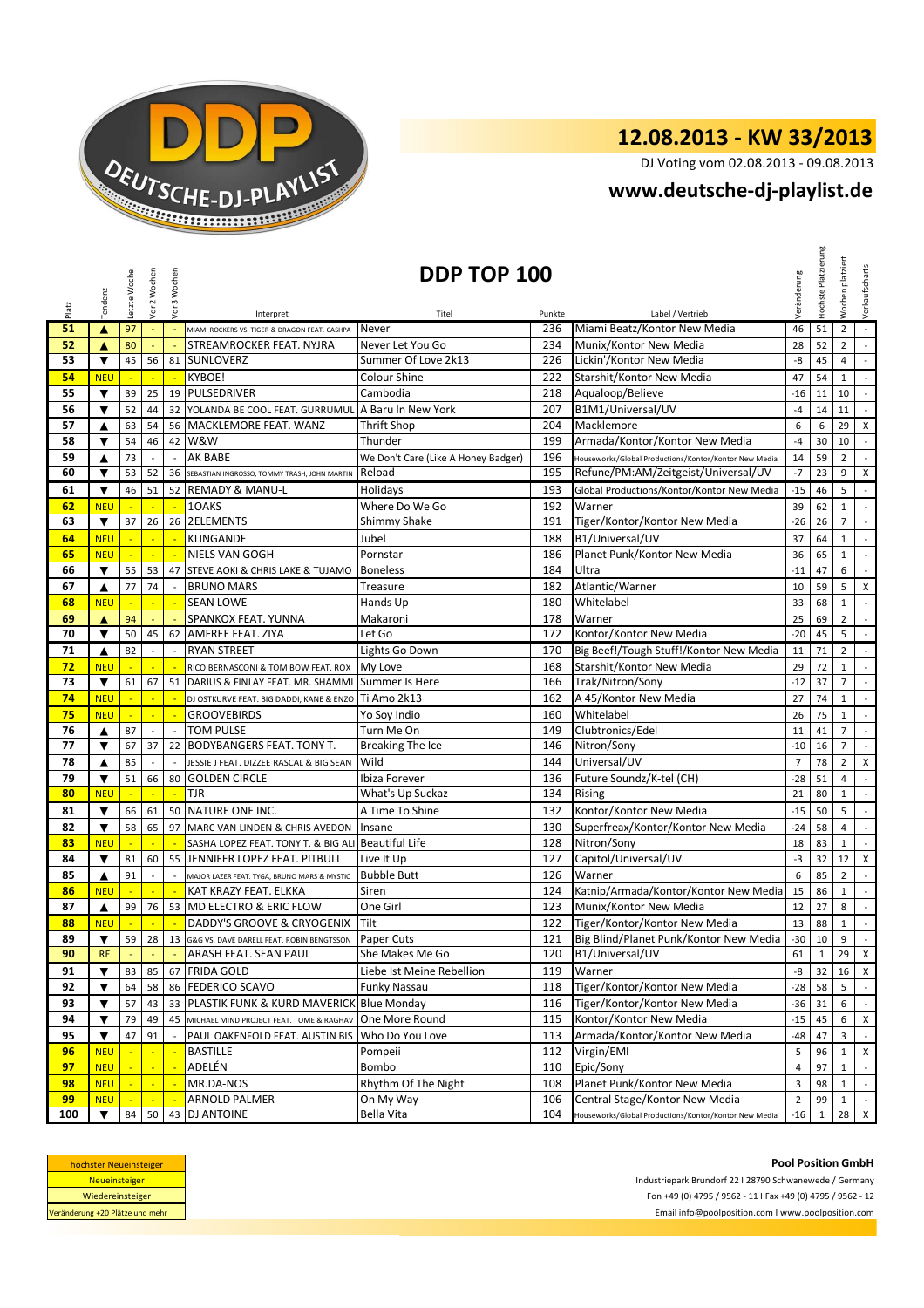

DJ Voting vom 02.08.2013 - 09.08.2013

#### **www.deutsche-dj-playlist.de**

### **DDP HOT 50**

|                                                                                                                                                                                                                                                |                         |                         |                            |                            |                                                      | <b>DUP HUI 50</b>                    |           |                                                       |                |                |                |
|------------------------------------------------------------------------------------------------------------------------------------------------------------------------------------------------------------------------------------------------|-------------------------|-------------------------|----------------------------|----------------------------|------------------------------------------------------|--------------------------------------|-----------|-------------------------------------------------------|----------------|----------------|----------------|
| Für die DDP HOT 50 werden nur Titel berücksichtigt, die sich bis zum Abschluß der Erhebung nicht in den Verkaufscharts platzieren konnten.<br>Vor 2 Wochen<br>Vor 3 Wochen<br>Letzte Woche<br>Die Reihenfolge ergibt sich aus den DDP Top 100. |                         |                         |                            |                            | Veränderung                                          | Platzierung                          | platziert |                                                       |                |                |                |
| Platz                                                                                                                                                                                                                                          | Tendenz                 |                         |                            |                            | Interpret                                            | Titel                                | Punkte    | Label / Vertrieb                                      |                | Höchste        | Wochen         |
| $\mathbf{1}$                                                                                                                                                                                                                                   |                         | $\overline{\mathbf{3}}$ | 10                         | 34                         | <b>MARTIN GARRIX</b>                                 | Animals                              | 2030      | Tiger/Kontor/Kontor New Media                         | $\mathbf{2}$   | $\mathbf{1}$   | 4              |
| 2                                                                                                                                                                                                                                              | ▼                       | 1                       | 1                          | 2                          | PICCO VS. KARAMI                                     | Sax                                  | 1842      | Yawa/Zebralution                                      | $-1$           | $\mathbf{1}$   | 6              |
| 3                                                                                                                                                                                                                                              | $\blacktriangledown$    | $\overline{2}$          | 4                          |                            | 18 WAMDUE PROJECT                                    | King Of My Castle (Crazibiza Remix)  | 1610      | Strictly Rhythm/Believe                               | $-1$           | $\overline{2}$ | $\overline{4}$ |
| 4                                                                                                                                                                                                                                              | ▲                       | $\overline{7}$          | 13                         | $\omega$                   | <b>BRYCE FEAT. NITRO</b>                             | Weekend                              | 1201      | Planet Punk/Kontor New Media                          | 3              | $\overline{4}$ | 3              |
| 5                                                                                                                                                                                                                                              | ▲                       | 17                      |                            |                            | G&G VS. DAVIS REDFIELD                               | I Like That                          | 1072      | Planet Punk/Kontor/Kontor New Media                   | 12             | 5              | $\overline{2}$ |
| 6                                                                                                                                                                                                                                              | ▼                       | 4                       | 2                          | 1                          | BUENA VISTA DANCE CLUB FEAT. LUMIDEE                 | Su Ritmo                             | 1058      | PMR/Kontor New Media                                  | $-2$           | $\mathbf{1}$   | 12             |
| $\overline{ }$                                                                                                                                                                                                                                 | ▲                       | 11                      | 20                         | 43                         | FEDDE LE GRAND & SULTAN + NED SHEPARD                | No Good                              | 938       | Tiger/Kontor/Kontor New Media                         | 4              | $\overline{7}$ | 4              |
|                                                                                                                                                                                                                                                | ▼                       | 6                       | 8                          | 33                         | <b>COMBINATION</b>                                   | Sensational                          | 882       | Big Blind/Planet Punk/Kontor New Media                | $-2$           | 6              | 4              |
| 9                                                                                                                                                                                                                                              | ▼                       | 5                       | 3                          | 6                          | DARYELA FEAT. TIMBALAND                              | Lose Control                         | 871       | Planet Punk/Kontor New Media                          | $-4$           | 3              | 5              |
| 10                                                                                                                                                                                                                                             | 0                       | 10                      | 16                         |                            | D3CAY & R3LAY                                        | I'm Free                             | 770       | Munix/Kontor New Media                                | 0              | 10             | $\overline{3}$ |
| 11                                                                                                                                                                                                                                             | ▲                       | 37                      |                            |                            | BODYBANGERS FEAT. TONY T.                            | <b>Break My Stride</b>               | 634       | Nitron/Sony                                           | 26             | 11             | $\overline{2}$ |
| 12                                                                                                                                                                                                                                             | $\bullet$               | 12                      | 34                         |                            | CARLPRIT                                             | Here We Go (Allez Allez)             | 628       | Nitron/Sony                                           | $\pmb{0}$      | 12             | 3              |
| 13                                                                                                                                                                                                                                             | ▼                       | 8                       | 5                          | 3                          | <b>AXWELL</b>                                        | Center Of The Universe               | 578       | We Play/Kontor New Media                              | $-5$           | 3              | 9              |
| 14                                                                                                                                                                                                                                             | $\overline{\textbf{v}}$ | 13                      | 9                          | 9                          | <b>SHOWTEK &amp; NOISECONTROLLERS Get Loose</b>      |                                      | 568       | Tiger/Kontor/Kontor New Media                         | $-1$           | 9              | 5              |
| 15                                                                                                                                                                                                                                             | $\blacktriangledown$    | 14                      | 40                         | $\sim$                     | FOLLOW YOUR INSTINCT FEAT. ALEXANDRA STAN            | Baby, It?s OK                        | 536       | Epic/Sony                                             | $-1$           | 14             | 3              |
| 16                                                                                                                                                                                                                                             | ▲                       | 19                      |                            | $\overline{a}$             | <b>ROB &amp; CHRIS</b>                               | Geil                                 | 461       | Zooland/Zebralution                                   | 3              | 16             | $\overline{2}$ |
| 17                                                                                                                                                                                                                                             | ▼                       | 16                      | 15                         |                            | 15 MACKLEMORE X RYAN LEWIS                           | And We Danced                        | 456       | Macklemore                                            | $-1$           | 9              | 11             |
| 18                                                                                                                                                                                                                                             | ▲                       | 31                      |                            |                            | <b>GURU JOSH</b>                                     | Ray Of Sunshine                      | 430       | Epic/Sony                                             | 13             | 18             | $\overline{2}$ |
| 19                                                                                                                                                                                                                                             | ▼                       | 9                       | 6                          | 11                         | MIAMI ROCKERS FEAT. RINO(IO)DJ Jeans On              |                                      | 410       | Miami Beatz/Kontor New Media                          | $-10$          | 6              | 5              |
| 20                                                                                                                                                                                                                                             | ▼                       | 18                      | 19                         |                            | 39 KLAAS                                             | Heartbeat                            | 390       | Scream & Shout/Kontor New Media                       | $-2$           | 18             | $\overline{4}$ |
| 21                                                                                                                                                                                                                                             | ▼                       | 15                      | $\overline{7}$             | $\overline{4}$             | SCOTTY VS. CAPTAIN HOLLYWOOD                         | More And More                        | 364       | Splashtunes/A 45/Kontor New Media                     | -6             | $\mathbf{1}$   | 11             |
|                                                                                                                                                                                                                                                | <b>NEU</b>              |                         |                            |                            | TUNE BROTHERS & DACIA BRIDGES                        | I Begin To Wonder                    | 334       | Housesession/Believe                                  | 29             | 22             | $\mathbf{1}$   |
|                                                                                                                                                                                                                                                | ▼                       | 22                      | 18                         |                            | 12 CASSEY DOREEN                                     | Nightclub Kings                      | 307       | Glamara/Zebralution                                   | $-1$           | 12             |                |
| 24                                                                                                                                                                                                                                             | $\blacktriangledown$    | 20                      | 21                         |                            | 26 HARDWELL                                          | Three Triangles (Losing My Religion) | 290       | Toolroom/We Play/Kontor New Media                     | $-4$           | 20             |                |
| 25                                                                                                                                                                                                                                             | ▲                       | 26                      | 30                         |                            | 32 FUN[K]HOUSE                                       | <b>Freed From Desire</b>             | 269       | Kontor/Kontor New Media                               | $1\,$          | 20             |                |
| 26                                                                                                                                                                                                                                             | ▲                       | 41                      | 39                         | $\sim$                     | <b>SHOWTEK</b>                                       | Slow Down                            | 260       | Tiger/Kontor/Kontor New Media                         | 15             | 19             |                |
| 27                                                                                                                                                                                                                                             | ▼                       | 25                      | 23                         | 21                         | MIKE DE VILLE FEAT. FRANK MAGAL                      | Everybody Dance (Aide)               | 251       | Zooland/Zebralution                                   | $-2$           | 21             |                |
| 28                                                                                                                                                                                                                                             | ▲                       | 43                      |                            |                            | PAT FARRELL FEAT. JOHN ANSELM & BIG DADDI            | Life's Too Short                     | 241       | Future Soundz/K-tel (CH)                              | 15             | 28             | $\overline{2}$ |
| 29                                                                                                                                                                                                                                             | ▲                       | 30                      | 31                         |                            | 19 DJ SHOG VS. CJ STONE                              | The Beauty                           | 238       | 7th Sense/Nitron/Sony                                 | $\mathbf 1$    | 19             |                |
| 30                                                                                                                                                                                                                                             | <b>NEU</b>              |                         |                            |                            | MIAMI ROCKERS VS. TIGER & DRAGON FEAT. CASHPA        | Never                                | 236       | Miami Beatz/Kontor New Media                          | 21             | 30             | $\mathbf{1}$   |
| 31                                                                                                                                                                                                                                             | <b>NEU</b>              | ч.                      | ÷.                         | ÷.                         | STREAMROCKER FEAT. NYJRA                             | Never Let You Go                     | 234       | Munix/Kontor New Media                                | 20             | 31             | $\mathbf{1}$   |
| 32                                                                                                                                                                                                                                             | $\blacktriangledown$    | 27                      | 35                         |                            | 50 SUNLOVERZ                                         | Summer Of Love 2k13                  | 226       | Lickin'/Kontor New Media                              | $-5$           | 27             | $\overline{4}$ |
| 33                                                                                                                                                                                                                                             | <b>NEU</b>              | $\mathbb{Z}$            | ÷                          | $\mathbb{Z}$               | <b>KYBOE!</b>                                        | Colour Shine                         | 222       | Starshit/Kontor New Media                             | 18             | 33             |                |
| 34                                                                                                                                                                                                                                             | ▼                       | 23                      | 11                         | $\overline{7}$             | PULSEDRIVER                                          | Cambodia                             | 218       | Aqualoop/Believe                                      | $-11$          | 3              | 10             |
| 35                                                                                                                                                                                                                                             | ▼                       | 34                      | 27                         | 16                         | YOLANDA BE COOL FEAT. GURRUMUL                       | A Baru In New York                   | 207       | B1M1/Universal/UV                                     | $-1$           | 5              | 11             |
| 36                                                                                                                                                                                                                                             | $\blacktriangledown$    | 35                      | 29                         | 22                         | W&W                                                  | Thunder                              | 199       | Armada/Kontor/Kontor New Media                        | $-1$           | 13             | 10             |
| 37                                                                                                                                                                                                                                             | <b>NEU</b>              |                         |                            | $\mathbb{Z}$               | AK BABE                                              | We Don't Care (Like A Honey Badger)  | 196       | Houseworks/Global Productions/Kontor/Kontor New Media | 14             | 37             | $\mathbf{1}$   |
| 38                                                                                                                                                                                                                                             | $\blacktriangledown$    | 28                      | 32                         | 30                         | <b>REMADY &amp; MANU-L</b>                           | Holidays                             | 193       | Global Productions/Kontor/Kontor New Media            | $-10$          | 28             | 5              |
| 39 <sub>o</sub>                                                                                                                                                                                                                                | NEU                     |                         |                            |                            | - 10AKS                                              | Where Do We Go                       |           | 192 Warner                                            |                | 12 39 1        |                |
| 40                                                                                                                                                                                                                                             | ▼                       |                         |                            |                            | 21   12   13   2ELEMENTS                             | Shimmy Shake                         | 191       | Tiger/Kontor/Kontor New Media                         | $-19$          | 10             | 6              |
| 41                                                                                                                                                                                                                                             | <b>NEU</b>              |                         | $\blacksquare$             | $\mathcal{L}_{\mathbf{r}}$ | KLINGANDE                                            | Jubel                                | 188       | B1/Universal/UV                                       | 10             | 41             |                |
| 42                                                                                                                                                                                                                                             | <b>NEU</b>              | ч.                      | ч.                         | $\sim$                     | NIELS VAN GOGH                                       | Pornstar                             | 186       | Planet Punk/Kontor New Media                          | 9              | 42             | $\mathbf{1}$   |
| 43                                                                                                                                                                                                                                             | ▼                       | 36                      |                            |                            | 33 25 STEVE AOKI & CHRIS LAKE & TUJAMO               | <b>Boneless</b>                      | 184       | Ultra                                                 | $-7$           | 25             | 5              |
| 44                                                                                                                                                                                                                                             | <b>NEU</b>              |                         | $\mathcal{L}_{\mathbf{m}}$ | $\mathbb{Z}$               | <b>SEAN LOWE</b>                                     | Hands Up                             | 180       | Whitelabel                                            | $\overline{7}$ | 44             | $\mathbf{1}$   |
| 45                                                                                                                                                                                                                                             | <b>NEU</b>              |                         |                            |                            | SPANKOX FEAT. YUNNA                                  | Makaroni                             | 178       | Warner                                                | 6              | 45             | $\mathbf{1}$   |
| 46                                                                                                                                                                                                                                             | $\blacktriangledown$    | 32                      | 28                         | 37                         | AMFREE FEAT. ZIYA                                    | Let Go                               | 172       | Kontor/Kontor New Media                               | $-14$          | 28             | 5              |
| 47                                                                                                                                                                                                                                             | <b>NEU</b>              |                         |                            | ×.                         | RYAN STREET                                          | Lights Go Down                       | 170       | Big Beef!/Tough Stuff!/Kontor New Media               | 4              | 47             | $\mathbf{1}$   |
| 48                                                                                                                                                                                                                                             | <b>NEU</b>              |                         |                            |                            | RICO BERNASCONI & TOM BOW FEAT. ROX                  | My Love                              | 168       | Starshit/Kontor New Media                             | 3              | 48             | $\mathbf{1}$   |
| 49                                                                                                                                                                                                                                             | ▼                       | 42                      | 44                         | 29                         | DARIUS & FINLAY FEAT. MR. SHAMMI Summer Is Here      |                                      | 166       | Trak/Nitron/Sony                                      | $-7$           | 18             | $7^{\circ}$    |
|                                                                                                                                                                                                                                                | <b>NEU</b>              |                         |                            |                            | DJ OSTKURVE FEAT. BIG DADDI, KANE & ENZO TI AMO 2k13 |                                      | 162       | A 45/Kontor New Media                                 | $\mathbf{1}$   | 50             | 1              |

| höchster Neueinsteiger          |  |  |  |  |  |  |  |
|---------------------------------|--|--|--|--|--|--|--|
| <b>Neueinsteiger</b>            |  |  |  |  |  |  |  |
| Wiedereinsteiger                |  |  |  |  |  |  |  |
| Veränderung +20 Plätze und mehr |  |  |  |  |  |  |  |

**Pool Position GmbH** Industriepark Brundorf 22 I 28790 Schwanewede / Germany Fon +49 (0) 4795 / 9562 - 11 I Fax +49 (0) 4795 / 9562 - 12 Email info@poolposition.com I www.poolposition.com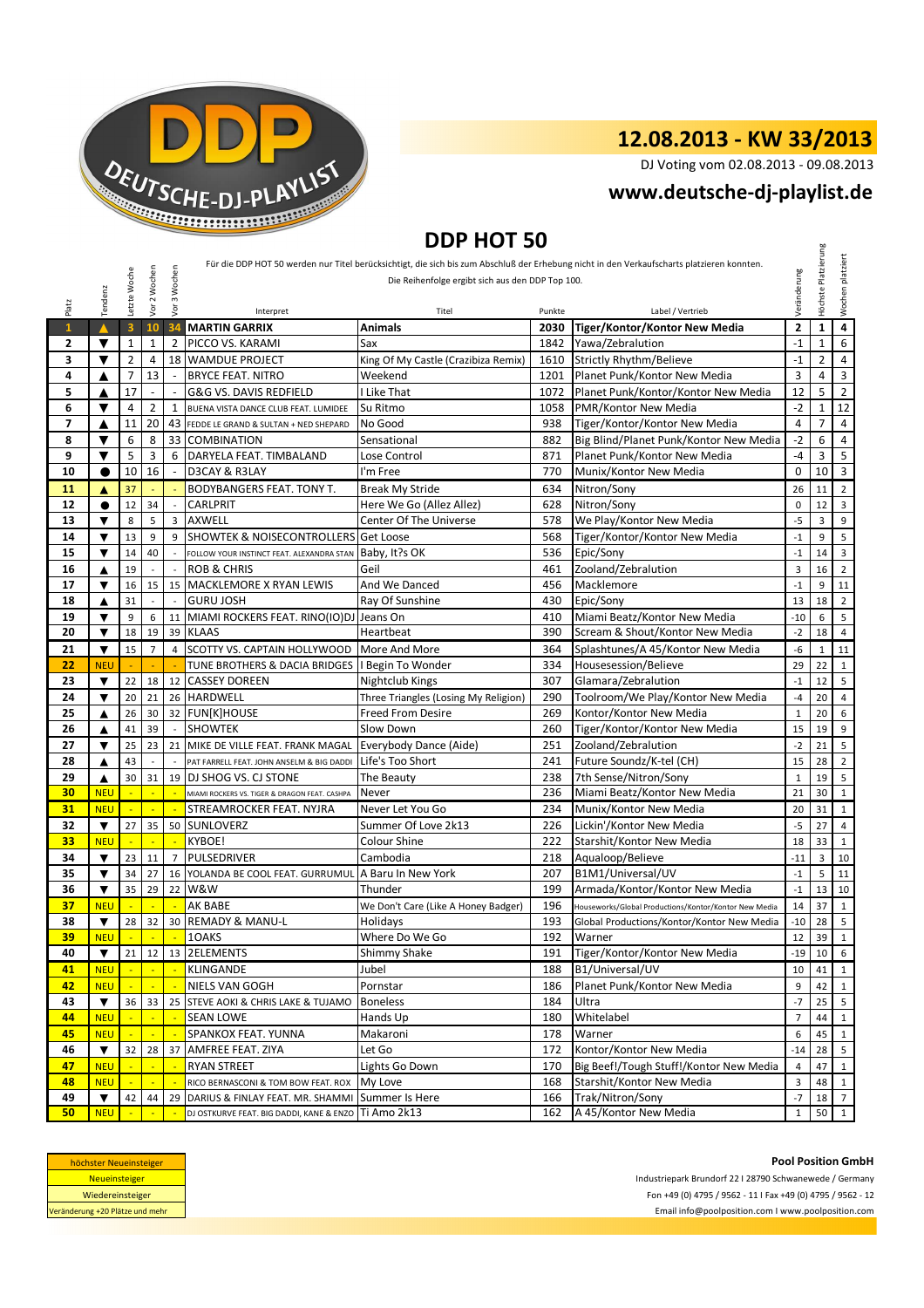

DJ Voting vom 02.08.2013 - 09.08.2013

#### **www.deutsche-dj-playlist.de**

#### **DDP REGIONAL CHARTS**

|                          | Hamburg, Bremen, Schleswig-Holstein, Niedersachsen |                                             |                                     |  |                | Nordrhein-Westfalen |                                             |                        |  |  |  |  |
|--------------------------|----------------------------------------------------|---------------------------------------------|-------------------------------------|--|----------------|---------------------|---------------------------------------------|------------------------|--|--|--|--|
| <b>Platz</b>             | Platz                                              | Interpret                                   | Titel                               |  | <b>Platz</b>   | Platz               | Interpret                                   | <b>Titel</b>           |  |  |  |  |
|                          | <b>Top 100</b>                                     |                                             |                                     |  |                | <b>Top 100</b>      |                                             |                        |  |  |  |  |
| 1                        | 1                                                  | <b>AVICII</b>                               | Wake Me Up                          |  | 1              | 1                   | <b>AVICII</b>                               | Wake Me Up             |  |  |  |  |
| $\overline{2}$           | $\overline{2}$                                     | ROBIN THICKE FEAT. T.I. & PHARRELL          | <b>Blurred Lines</b>                |  | $\overline{2}$ | 4                   | MIKE CANDYS FEAT. EVELYN & TONY T.          | Everybody              |  |  |  |  |
| 3                        | 4                                                  | MIKE CANDYS FEAT. EVELYN & TONY T.          | Everybody                           |  | 3              | 2                   | ROBIN THICKE FEAT. T.I. & PHARRELL          | <b>Blurred Lines</b>   |  |  |  |  |
| 4                        | 3                                                  | DAFT PUNK FEAT. PHARRELL WILLIAMS Get Lucky |                                     |  | 4              | 3                   | DAFT PUNK FEAT. PHARRELL WILLIAMS Get Lucky |                        |  |  |  |  |
| 5                        | 6                                                  | MARTIN SOLVEIG & THE CATARACS FEAT. KYLE    | <b>Hey Now</b>                      |  | 5              | 6                   | MARTIN SOLVEIG & THE CATARACS FEAT. KYLE    | <b>Hey Now</b>         |  |  |  |  |
| 6                        | 5.                                                 | <b>MARTIN GARRIX</b>                        | Animals                             |  | 6              | 7                   | PICCO VS. KARAMI                            | Sax                    |  |  |  |  |
| $\overline{\phantom{a}}$ | 7                                                  | PICCO VS. KARAMI                            | Sax                                 |  | 7              | 10                  | <b>BRYCE FEAT. NITRO</b>                    | Weekend                |  |  |  |  |
| 8                        | 9                                                  | <b>CAPITAL CITIES</b>                       | Safe And Sound                      |  | 8              | 5                   | <b>MARTIN GARRIX</b>                        | Animals                |  |  |  |  |
| 9                        | 12                                                 | BUENA VISTA DANCE CLUB FEAT. LUMIDEE        | Su Ritmo                            |  | 9              | 8                   | <b>WAMDUE PROJECT</b>                       | King Of My Castle (C   |  |  |  |  |
| 10                       | 8                                                  | <b>WAMDUE PROJECT</b>                       | King Of My Castle (Crazibiza Remix) |  | 10             | 9                   | <b>CAPITAL CITIES</b>                       | Safe And Sound         |  |  |  |  |
| 11                       | 10                                                 | <b>BRYCE FEAT. NITRO</b>                    | Weekend                             |  | 11             | 11                  | G&G VS. DAVIS REDFIELD                      | I Like That            |  |  |  |  |
| 12                       | 14                                                 | MACKLEMORE FEAT. RAY DALTON Can't Hold Us   |                                     |  | 12             | 17                  | DAVID GUETTA & GLOWINTHEDARK FEAT, HARRISON | Ain't A Party          |  |  |  |  |
| 13                       | 18                                                 | D3CAY & R3LAY                               | I'm Free                            |  | 13             | 21                  | <b>BODYBANGERS FEAT. TONY T.</b>            | <b>Break My Stride</b> |  |  |  |  |
| 14                       | 13                                                 | FEDDE LE GRAND & SULTAN + NED SHEPARD       | No Good                             |  | 14             | 13                  | FEDDE LE GRAND & SULTAN + NED SHEPARD       | No Good                |  |  |  |  |
| 15                       | 11                                                 | G&G VS. DAVIS REDFIELD                      | I Like That                         |  | 15             | 12                  | BUENA VISTA DANCE CLUB FEAT. LUMIDEE        | Su Ritmo               |  |  |  |  |
| 16                       | 20                                                 | CALVIN HARRIS FEAT. ELLIE GOULDING          | <b>I</b> Need Your Love             |  | 16             | 16                  | DARYELA FEAT. TIMBALAND                     | Lose Control           |  |  |  |  |
| 17                       | 15                                                 | <b>COMBINATION</b>                          | Sensational                         |  | 17             | 14                  | MACKLEMORE FEAT. RAY DALTON Can't Hold Us   |                        |  |  |  |  |
| 18                       | 25                                                 | <b>SHOWTEK &amp; NOISECONTROLLERS</b>       | <b>Get Loose</b>                    |  | 18             | 23                  | DAVID GUETTA FEAT. NE-YO & AKON             | Play Hard              |  |  |  |  |
| 19                       | 16                                                 | DARYELA FEAT. TIMBALAND                     | Lose Control                        |  | 19             | 19                  | NAUGHTY BOY FEAT. SAM SMITH                 | La La La               |  |  |  |  |
| 20                       | 19                                                 | NAUGHTY BOY FEAT. SAM SMITH                 | La La La                            |  | 20             | 15                  | <b>COMBINATION</b>                          | Sensational            |  |  |  |  |

|     |                | Hamburg, Bremen, Schleswig-Holstein, Niedersachsen |                                     | Nordrhein-Westfalen |                |                                             |                                     |  |  |  |  |
|-----|----------------|----------------------------------------------------|-------------------------------------|---------------------|----------------|---------------------------------------------|-------------------------------------|--|--|--|--|
| atz | Platz          | Interpret                                          | <b>Titel</b>                        | Platz               | Platz          | Interpret                                   | <b>Titel</b>                        |  |  |  |  |
|     | <b>Top 100</b> |                                                    |                                     |                     | <b>Top 100</b> |                                             |                                     |  |  |  |  |
| 1   |                | <b>AVICII</b>                                      | Wake Me Up                          | 1                   |                | <b>AVICII</b>                               | Wake Me Up                          |  |  |  |  |
| 2   | $\overline{2}$ | ROBIN THICKE FEAT. T.I. & PHARRELL                 | <b>Blurred Lines</b>                | $\overline{2}$      | 4              | MIKE CANDYS FEAT. EVELYN & TONY T.          | Everybody                           |  |  |  |  |
| 3   | 4              | MIKE CANDYS FEAT. EVELYN & TONY T.                 | Everybody                           | 3                   | $\mathcal{P}$  | ROBIN THICKE FEAT. T.I. & PHARRELL          | <b>Blurred Lines</b>                |  |  |  |  |
| 4   | 3              | DAFT PUNK FEAT. PHARRELL WILLIAMS Get Lucky        |                                     | 4                   | 3              | DAFT PUNK FEAT. PHARRELL WILLIAMS Get Lucky |                                     |  |  |  |  |
| 5   | 6              | MARTIN SOLVEIG & THE CATARACS FEAT. KYLE           | <b>Hev Now</b>                      | 5                   | 6              | MARTIN SOLVEIG & THE CATARACS FEAT. KYLE    | <b>Hev Now</b>                      |  |  |  |  |
| 6   | 5              | <b>MARTIN GARRIX</b>                               | Animals                             | 6                   |                | PICCO VS. KARAMI                            | Sax                                 |  |  |  |  |
| 7   | 7              | PICCO VS. KARAMI                                   | Sax                                 | 7                   | 10             | <b>BRYCE FEAT. NITRO</b>                    | Weekend                             |  |  |  |  |
| 8   | 9              | <b>CAPITAL CITIES</b>                              | Safe And Sound                      | 8                   | 5              | <b>MARTIN GARRIX</b>                        | Animals                             |  |  |  |  |
| g   | 12             | BUENA VISTA DANCE CLUB FEAT. LUMIDEE               | Su Ritmo                            | 9                   | 8              | <b>WAMDUE PROJECT</b>                       | King Of My Castle (Crazibiza Remix) |  |  |  |  |
| LO. | 8              | <b>WAMDUE PROJECT</b>                              | King Of My Castle (Crazibiza Remix) | 10                  | 9              | <b>CAPITAL CITIES</b>                       | Safe And Sound                      |  |  |  |  |
| 11  | 10             | <b>BRYCE FEAT, NITRO</b>                           | Weekend                             | 11                  | 11             | <b>G&amp;G VS. DAVIS REDFIELD</b>           | I Like That                         |  |  |  |  |
| 12  | 14             | MACKLEMORE FEAT. RAY DALTON Can't Hold Us          |                                     | 12                  | 17             | DAVID GUETTA & GLOWINTHEDARK FEAT, HARRISON | Ain't A Party                       |  |  |  |  |
| l3  | 18             | D3CAY & R3LAY                                      | I'm Free                            | 13                  | 21             | <b>BODYBANGERS FEAT, TONY T.</b>            | <b>Break My Stride</b>              |  |  |  |  |
| 14  | 13             | FEDDE LE GRAND & SULTAN + NED SHEPARD              | No Good                             | 14                  | 13             | FEDDE LE GRAND & SULTAN + NED SHEPARD       | No Good                             |  |  |  |  |
| 15  | 11             | <b>G&amp;G VS. DAVIS REDFIELD</b>                  | I Like That                         | 15                  | 12             | BUENA VISTA DANCE CLUB FEAT. LUMIDEE        | Su Ritmo                            |  |  |  |  |
| 16  | 20             | CALVIN HARRIS FEAT. ELLIE GOULDING                 | I Need Your Love                    | 16                  | 16             | DARYELA FEAT. TIMBALAND                     | Lose Control                        |  |  |  |  |
| 17  | 15             | <b>COMBINATION</b>                                 | Sensational                         | 17                  | 14             | MACKLEMORE FEAT. RAY DALTON Can't Hold Us   |                                     |  |  |  |  |
| L8  | 25             | <b>ISHOWTEK &amp; NOISECONTROLLERS</b>             | Get Loose                           | 18                  | 23             | DAVID GUETTA FEAT. NE-YO & AKON             | Play Hard                           |  |  |  |  |
| ۱9  | 16             | DARYELA FEAT. TIMBALAND                            | Lose Control                        | 19                  | 19             | NAUGHTY BOY FEAT. SAM SMITH                 | La La La                            |  |  |  |  |
| 20  | 19             | NAUGHTY BOY FEAT. SAM SMITH                        | La La La                            | 20                  | 15             | <b>COMBINATION</b>                          | Sensational                         |  |  |  |  |

|       | Hessen, Rheinland-Pfalz, Saarland, Baden-Württemberg |                                             |                                     |  |  |  |  |  |  |
|-------|------------------------------------------------------|---------------------------------------------|-------------------------------------|--|--|--|--|--|--|
| Platz | Platz                                                | Interpret                                   | Titel                               |  |  |  |  |  |  |
|       | <b>Top 100</b>                                       |                                             |                                     |  |  |  |  |  |  |
| 1     | 1                                                    | <b>AVICII</b>                               | Wake Me Up                          |  |  |  |  |  |  |
| 2     | 4                                                    | MIKE CANDYS FEAT. EVELYN & TONY T.          | Everybody                           |  |  |  |  |  |  |
| 3     | 5                                                    | <b>MARTIN GARRIX</b>                        | Animals                             |  |  |  |  |  |  |
| 4     | 3                                                    | DAFT PUNK FEAT. PHARRELL WILLIAMS           | Get Lucky                           |  |  |  |  |  |  |
| 5     | $\overline{2}$                                       | ROBIN THICKE FEAT. T.I. & PHARRELL          | <b>Blurred Lines</b>                |  |  |  |  |  |  |
| 6     | 10                                                   | <b>BRYCE FEAT, NITRO</b>                    | Weekend                             |  |  |  |  |  |  |
| 7     | 6                                                    | MARTIN SOLVEIG & THE CATARACS FEAT. KYLE    | <b>Hey Now</b>                      |  |  |  |  |  |  |
| 8     | 7                                                    | PICCO VS. KARAMI                            | Sax                                 |  |  |  |  |  |  |
| 9     | 8                                                    | <b>WAMDUE PROJECT</b>                       | King Of My Castle (Crazibiza Remix) |  |  |  |  |  |  |
| 10    | 17                                                   | DAVID GUETTA & GLOWINTHEDARK FEAT, HARRISON | Ain't A Party                       |  |  |  |  |  |  |
| 11    | 15                                                   | <b>COMBINATION</b>                          | Sensational                         |  |  |  |  |  |  |
| 12    | 19                                                   | NAUGHTY BOY FEAT. SAM SMITH                 | La La La                            |  |  |  |  |  |  |
| 13    | 13                                                   | FEDDE LE GRAND & SULTAN + NED SHEPARD       | No Good                             |  |  |  |  |  |  |
| 14    | 16                                                   | DARYELA FEAT. TIMBALAND                     | Lose Control                        |  |  |  |  |  |  |
| 15    | 12                                                   | BUENA VISTA DANCE CLUB FEAT. LUMIDEE        | Su Ritmo                            |  |  |  |  |  |  |
| 16    | 9                                                    | <b>CAPITAL CITIES</b>                       | Safe And Sound                      |  |  |  |  |  |  |
| 17    | 11                                                   | <b>G&amp;G VS. DAVIS REDFIELD</b>           | I Like That                         |  |  |  |  |  |  |
| 18    | 18                                                   | D3CAY & R3LAY                               | I'm Free                            |  |  |  |  |  |  |
| 19    | 22                                                   | CARLPRIT                                    | Here We Go (Allez Allez)            |  |  |  |  |  |  |
| 20    | 21                                                   | BODYBANGERS FEAT. TONY T.                   | <b>Break My Stride</b>              |  |  |  |  |  |  |

**Pool Position GmbH**

Industriepark Brundorf 22 I 28790 Schwanewede / Germany Fon +49 (0) 4795 / 9562 - 11 I Fax +49 (0) 4795 / 9562 - 12 Email info@poolposition.com I www.poolposition.com